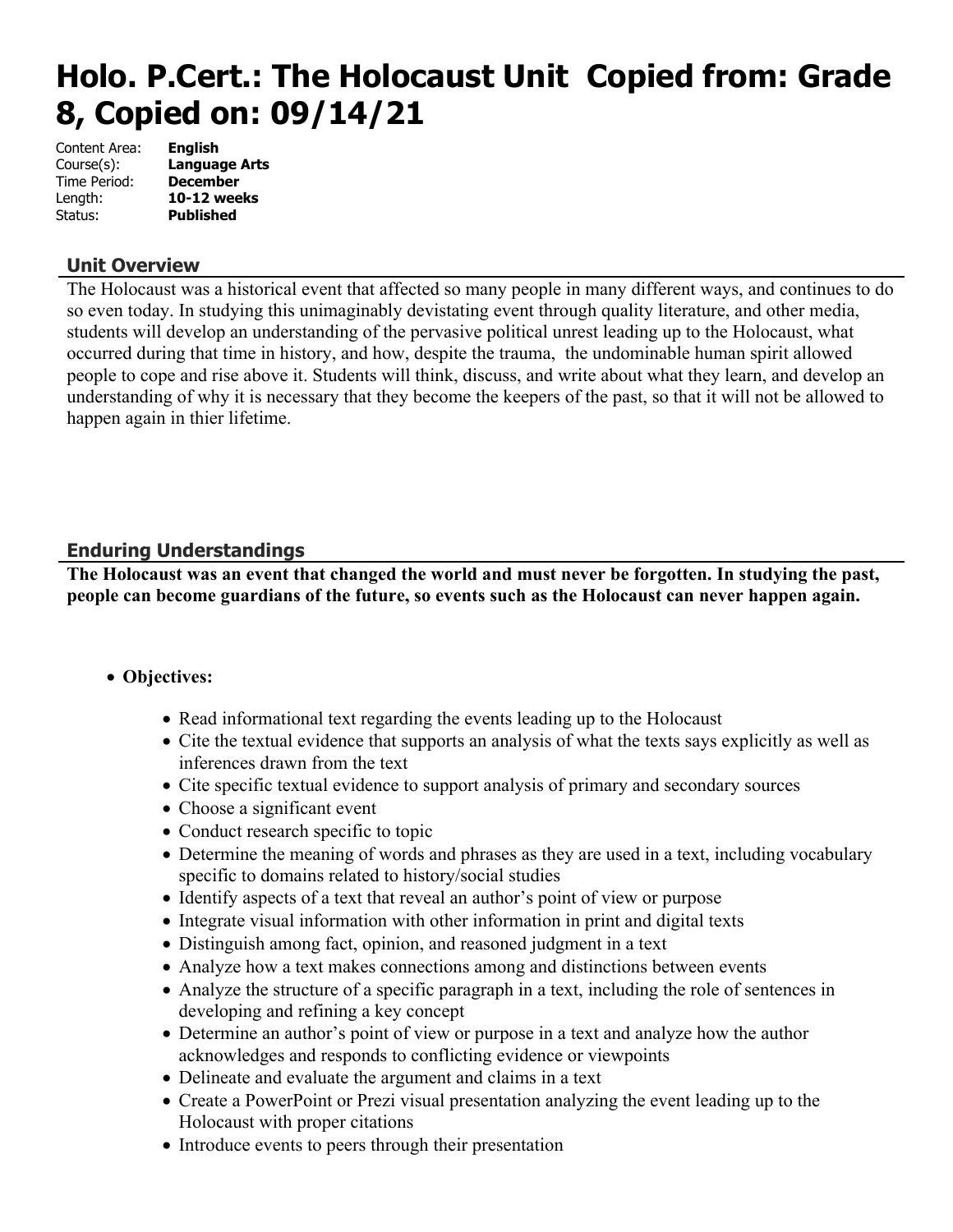- Present PowerPoint or Prezi slide show in front of an audience
- Reflect upon others' presentations by referring to the Anticipation Guide
- Discuss connections of events while reading a play
- Understand play terminology
- Apply a variety of reading strategies appropriate for reading drama
- Analyze and respond to literary elements: staging
- Develop listening and speaking skills
- Analyze the impact of specific word choices on meaning and tone
- Develop vocabulary skills: prefixes *in-* and *un-*
- Develop spelling strategies: i before e
- Demonstrate knowledge of spelling and vocabulary skills
- Conduct short research projects to answer a question, drawing on several sources
- Write arguments to support claims with clear reasons and relevant evidence
- Write informative/explanatory texts to examine a topic and convey ideas, concepts, and information through the selection, organization, and analysis of relevant content
- Write informative/explanatory texts, including the narration of historical events
- Introduce a topic clearly, previewing what is to follow: organize ideas, concepts, and information into broader categories
- Develop the topic with relevant, well-chosen facts, definitions, concrete details, and quotations
- Use appropriate and varied transitions to create cohesion and clarify the relationships among ideas and concepts
- Use precise language and domain-specific vocabulary to inform about or explain the topic
- Establish and maintain a formal style
- Provide a concluding statement that flows from and supports the information or explanation presented
- Produce clear and coherent writing in which the development, organization, and style are appropriate to task, purpose, and audience
- With some guidance and support from peers and teacher, develop and strengthen writing by planning, revising, editing, rewriting, or trying a new approach, focusing on how well purpose and audience have been addressed
- Use technology to produce and publish writing and present the relationships between information and ideas efficiently as well as to interact and collaborate with others
- Gather relevant information from multiple print and digital sources, using search terms effectively; assess the credibility and accuracy of each source; and quote or paraphrase the data and conclusions of others while avoiding plagiarism and following a standard format for citation
- Draw evidence from literary and informational texts to support analysis, reflection, and research
- Demonstrate command of the conventions of standard English grammar and usage when writing
- Demonstrate command of the conventions of standard English capitalization, punctuation, and spelling when writing
- Use knowledge of language and its conventions when writing, speaking, reading, or listening
- Determine the meaning of unknown and multiple-meaning words or phrases based on grade 8 reading and content
- Use context as a clue to the meaning of a word or phrase
- Use common, grade-appropriate Greek or Latin affixes and roots as clues to the meaning of a word
- Consult reference materials to find the pronunciation of a word or determine its precise meaning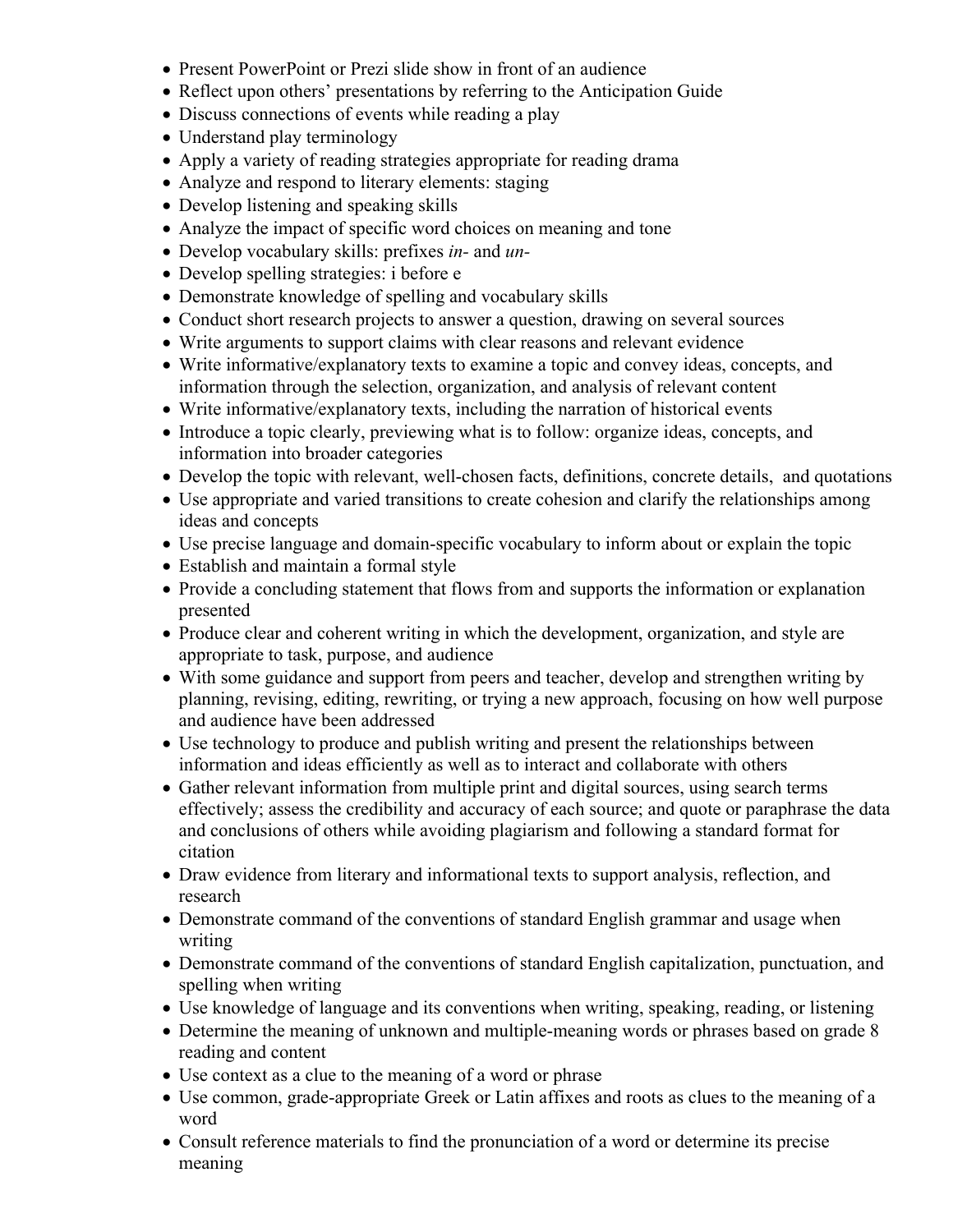- Verify the preliminary determination of the meaning of a word or phrase
- Demonstrate understanding of figurative language and word relationships in word meanings
- Acquire and use accurately grade-appropriate general academic and domain-specific words and phrases; gather vocabulary knowledge when considering a word or phrase important to comprehension or expression
- Self-assess and peer-assess a writing prompt using the PARCC Rubric
- Write routinely over extended time frames and shorter time frames for a range of disciplinespecific tasks, purposes, and audiences
- Analyze and respond to literary elements: evaluate the effect of historical context
- Prepare for PARCC
- Analyze how particular lines of dialogue in a drama propel the action, reveal aspects of a character, or provoke a decision
- Analyze how differences in the points of view of the characters and the audience/reader create suspense or humor
- Engage effectively in a range of collaborative discussions building on others' ideas and expressing their own clearly
- Come to discussions prepared, having read or researched material under study; explicitly draw on that preparation by referring to evidence on the topic, text, or issue to probe and reflect on ideas under discussion
- Demonstrate knowledge of a drama
- Demonstrate knowledge of grammar skills: subject/verb agreement and verb agreement with indefinite pronouns
- View a documentary to gain better understanding
- Analyze and respond to literary elements (plot and subplot) critical thinking questions
- Develop word analysis skills, fluency, and systematic vocabulary
- Determine a theme of a text and analyze its development over the course of the text, including its relationship to the characters, setting, and plot
- Provide an objective summary of the text
- Analyze the extent to which a filmed production of a drama stays faithful to or departs from the script, evaluating the choices made by the director or actors
- Compare and contrast the structure of two or more texts (informational and literary) and analyze how the differing structure of each text contributes to its meaning and style
- Analyze a drama based on the Holocaust
- Understand the connection between literary and film depictions of the Holocaust
- Understand the components of a screenplay
- Read and comprehend literature at the high end of grades 6-8 text complexity band independently and proficiently

# **Essential Questions**

What can we learn from the Holocaust that will help us shape a future that does not repeat the horrific events of that time?

Where do people get the inner strength to survive such events?

How does good literature about this event in the past help us understand the Holocaust, and how does that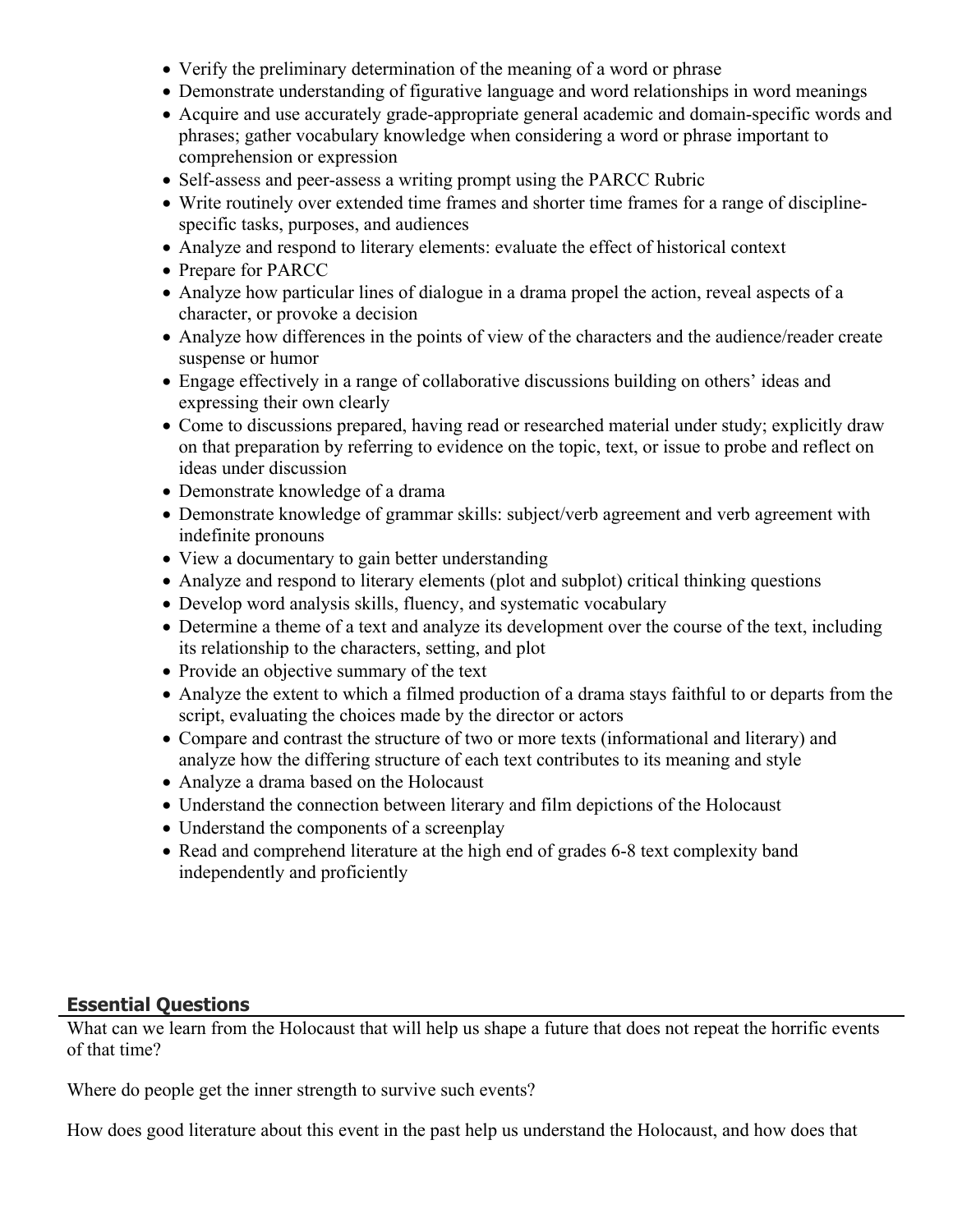literature help us to form our opinions, beliefs and convictions?

How do good writing skills and practices allow us to express our thoughts and share them with others on a deeper level than just through discussion?

# **Instructional Strategies & Learning Activities**

## Holocaust Unit

- Complete Anticipation Guide in Google Classroom.
- "Holocaust Events Overview" packet
- choose an event from the timeline and conduct research
- PowerPoint or Prezi presentation
- Holocaust Introductory Notes"
- World War II powerpoint presentation and discuss.
- Staging in a play review, intro to Anne Frank

## **Vocabulary and spelling every day**

- Intro to characters
- literary elements
- historical context
- Continue reading
- Write an explanatory essay

Act1 followed by Act 2

- discussion
- analysis
- Writing prompts
- $\bullet$

\*reading comprehension prompt:

\*plot and subplot prompt-

- World Events Connection for Act II:
- Research the Normandy Invasion
- Write explanitory essay
- *Life is Beautiful*,compare and contrast

**Assessments**: Teacher observation; PowerPoint/Prezi presentation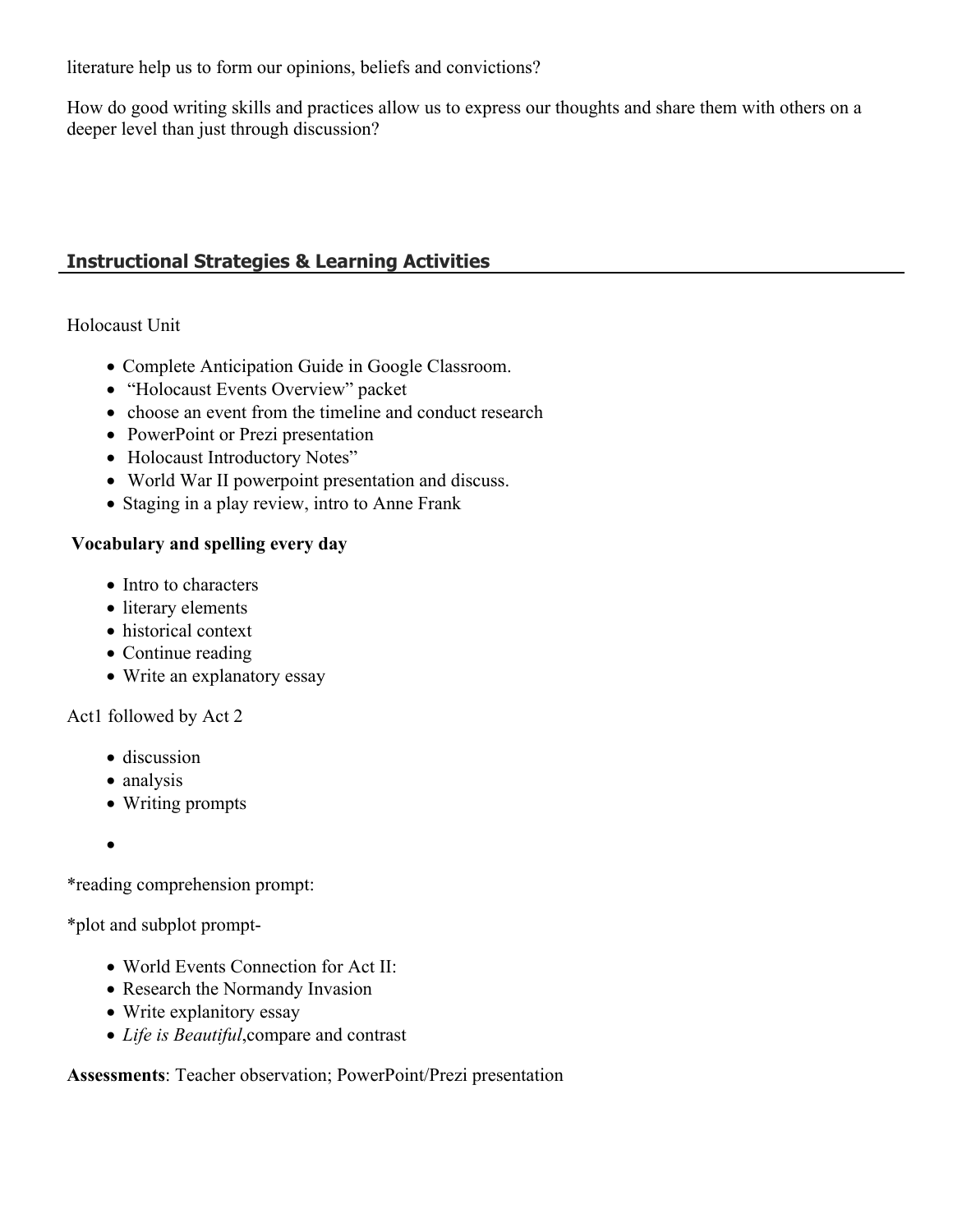# **Integration of 21st Century Themes and Career Exploration**

| TECH.8.1.5          | Educational Technology: All students will use digital tools to access, manage, evaluate, and<br>synthesize information in order to solve problems individually and collaborate and to<br>create and communicate knowledge.    |
|---------------------|-------------------------------------------------------------------------------------------------------------------------------------------------------------------------------------------------------------------------------|
| TECH.8.1.5.B        | Creativity and Innovation: Students demonstrate creative thinking, construct knowledge<br>and develop innovative products and process using technology.                                                                       |
| TECH.8.1.5.C        | Communication and Collaboration: Students use digital media and environments to<br>communicate and work collaboratively, including at a distance, to support individual<br>learning and contribute to the learning of others. |
| <b>TECH.8.1.5.E</b> | Research and Information Fluency: Students apply digital tools to gather, evaluate, and<br>use information.                                                                                                                   |

#### **Technology Integration**

Students will interact with the unit using the Smartboard, Google Classroom, Document camera, and chromebooks to research and publish.

| TECH.8.1.8.D.CS2    | Demonstrate personal responsibility for lifelong learning.                                                                                                                                                                    |
|---------------------|-------------------------------------------------------------------------------------------------------------------------------------------------------------------------------------------------------------------------------|
| TECH.8.1.8          | Educational Technology: All students will use digital tools to access, manage, evaluate, and<br>synthesize information in order to solve problems individually and collaborate and to<br>create and communicate knowledge.    |
| <b>TECH.8.1.8.A</b> | Technology Operations and Concepts: Students demonstrate a sound understanding of<br>technology concepts, systems and operations.                                                                                             |
| TECH.8.1.8.C        | Communication and Collaboration: Students use digital media and environments to<br>communicate and work collaboratively, including at a distance, to support individual<br>learning and contribute to the learning of others. |
| TECH.8.1.8.D        | Digital Citizenship: Students understand human, cultural, and societal issues related to<br>technology and practice legal and ethical behavior.                                                                               |
| TECH.8.1.8.E        | Research and Information Fluency: Students apply digital tools to gather, evaluate, and<br>use information.                                                                                                                   |
| TECH.8.1.8.C.CS1    | Interact, collaborate, and publish with peers, experts, or others by employing a variety of<br>digital environments and media.                                                                                                |
| TECH.8.1.8.D.4      | Assess the credibility and accuracy of digital content.                                                                                                                                                                       |
| TECH.8.1.8.A.2      | Create a document (e.g., newsletter, reports, personalized learning plan, business letters<br>or flyers) using one or more digital applications to be critiqued by professionals for<br>usability.                            |
| TECH.8.1.8.D.CS1    | Advocate and practice safe, legal, and responsible use of information and technology.                                                                                                                                         |
| TECH.8.1.8.E.CS3    | Evaluate and select information sources and digital tools based on the appropriateness for<br>specific tasks.                                                                                                                 |
| TECH.8.1.8.D.2      | Demonstrate the application of appropriate citations to digital content.                                                                                                                                                      |
| TECH.8.1.8.A.CS2    | Select and use applications effectively and productively.                                                                                                                                                                     |
| TECH.8.1.8.E.CS2    | Locate, organize, analyze, evaluate, synthesize, and ethically use information from a<br>variety of sources and media.                                                                                                        |
| TECH.8.1.8.C.CS2    | Communicate information and ideas to multiple audiences using a variety of media and<br>formats.                                                                                                                              |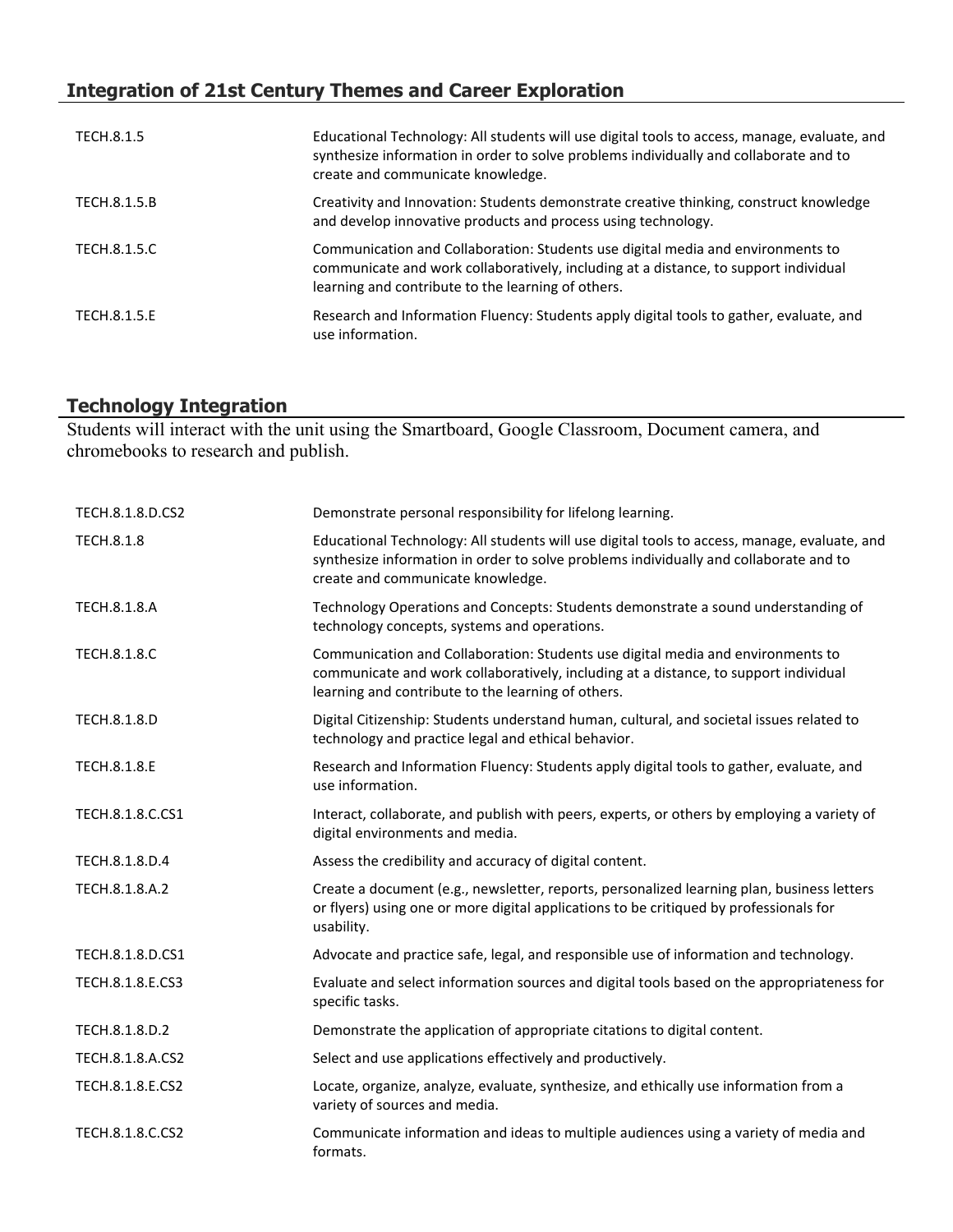| TECH.8.1.8.D.CS3 | Exhibit leadership for digital citizenship.                                                                                                                               |
|------------------|---------------------------------------------------------------------------------------------------------------------------------------------------------------------------|
| TECH.8.1.8.D.1   | Understand and model appropriate online behaviors related to cyber safety, cyber<br>bullying, cyber security, and cyber ethics including appropriate use of social media. |
| TECH.8.1.8.E.CS1 | Plan strategies to guide inquiry.                                                                                                                                         |
| TECH.8.1.8.A.CS1 | Understand and use technology systems.                                                                                                                                    |

# **Interdisciplinary Connections**

| SOC.6.2.8         | World History/Global Studies: All students will acquire the knowledge and skills to think<br>analytically and systematically about how past interactions of people, cultures, and the<br>environment affect issues across time and cultures. Such knowledge and skills enable<br>students to make informed decisions as socially and ethically responsible world citizens in<br>the 21st century.                                         |
|-------------------|-------------------------------------------------------------------------------------------------------------------------------------------------------------------------------------------------------------------------------------------------------------------------------------------------------------------------------------------------------------------------------------------------------------------------------------------|
| TH.6-8.1.4.8.Cr1a | Identify, explore and imagine multiple solutions and strategies in staging problems in a<br>theatrical work.                                                                                                                                                                                                                                                                                                                              |
| SOC.6.3.8.CS3     | Critically analyze media to assess different viewpoints and detect bias, opinion, and<br>stereotypes.                                                                                                                                                                                                                                                                                                                                     |
| SOC.6.3.8.CS7     | Recognize that the actions or inactions of individuals, groups, and nations can have<br>intended and unintended consequences.                                                                                                                                                                                                                                                                                                             |
| TH.6-8.1.4.8.Pr5b | Use various character objectives and tactics in a theatre work to identify the conflict and<br>overcome the obstacle.                                                                                                                                                                                                                                                                                                                     |
| TH.6-8.1.4.8.Pr5a | Examine how character relationships assist in telling the story of devised or scripted<br>theatre work.                                                                                                                                                                                                                                                                                                                                   |
| SOC.6.3.8.CS1     | Recognize the causes and effects of prejudice on individuals, groups, and society.                                                                                                                                                                                                                                                                                                                                                        |
| SOC.6.3.8.CS2     | Recognize the value of cultural diversity, as well as the potential for misunderstanding.                                                                                                                                                                                                                                                                                                                                                 |
| SOC.6.1.8         | U.S. History: America in the World: All students will acquire the knowledge and skills to<br>think analytically about how past and present interactions of people, cultures, and the<br>environment shape the American heritage. Such knowledge and skills enable students to<br>make informed decisions that reflect fundamental rights and core democratic values as<br>productive citizens in local, national, and global communities. |

# **Differentiation**

Student choice in writing topics

Flexible grouping for instruction

Differentiated resources to match reader readiness

Variety of reading levels for additional research

multiple assessment techniques

Differentiated levels of support for individuals based on ability throughout reading and writing process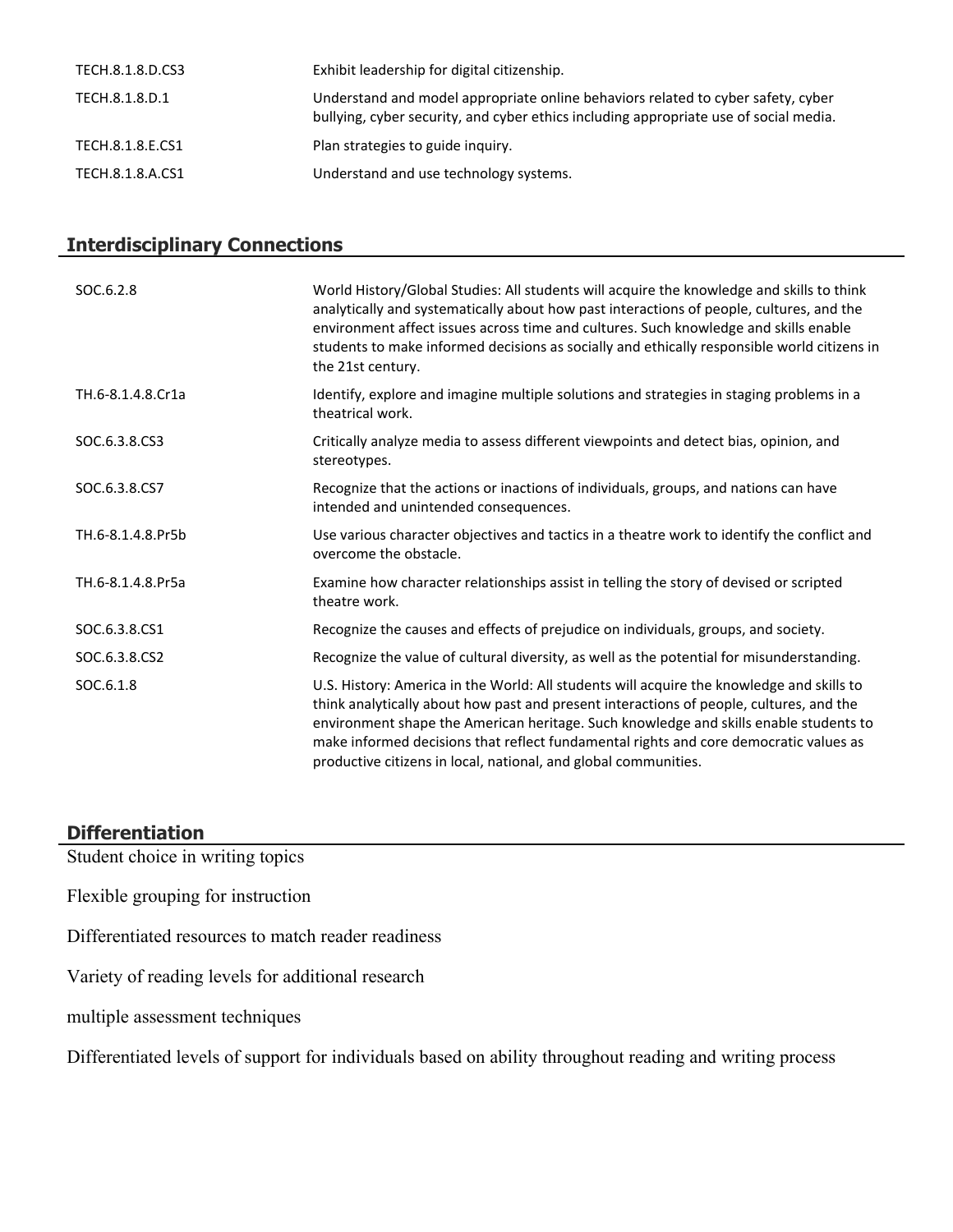## **Modifications & Accommodations**

In class support and modifications based on individual IEP's

#### **Benchmark Assessments**

Aimsweb

Writing samples

Linkit testing 3 times a year.

#### **Formative Assessments**

**Assessments**: Teacher observation; PowerPoint/Prezi presentation;

Homework; discussion; critical thinking questions: responses to: reading comprehension, literary analysis, plot/subplot, and thematic connections questions; explanatory writing prompts; responses to literary analysis grammar work; open-ended responses; explanatory essays, spelling and vocabulary quizzes for Acts I and II, Act I and II tests; film vs. play analysis comparison/contrast written evaluation and explanatory essay

#### **Summative Assessments**

Final graded essays and projects.

#### **Instructional Materials**

**Materials:** *Prentice Hall Literature: Timeless Voices, Timeless Themes*; "The Diary of Anne Frank" play; "Life is Beautiful"; Surface Pro; Holocaust Introductory Notes from read\*write\*think, Stages of the Holocaust/The Diary of Anne Frank Holocaust/WWII Information, Anticipation Guide/websites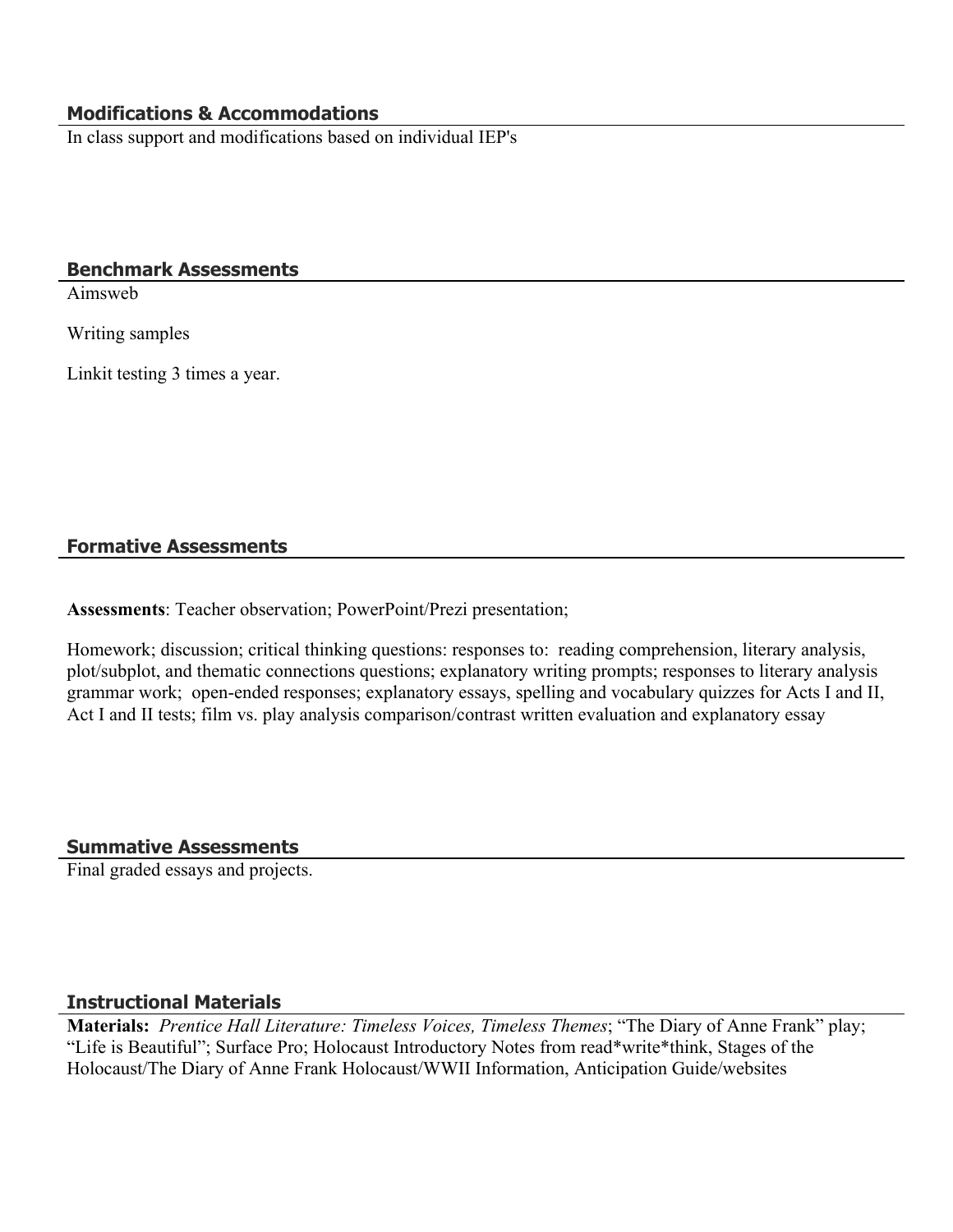# **Standards**

| LA.RL.8.10 | By the end of the year read and comprehend literature, including stories, dramas, and<br>poems at grade level text-complexity or above, scaffolding as needed.                                                                                                                                       |
|------------|------------------------------------------------------------------------------------------------------------------------------------------------------------------------------------------------------------------------------------------------------------------------------------------------------|
| LA.RI.8.1  | Cite the textual evidence and make relevant connections that most strongly supports an<br>analysis of what the text says explicitly as well as inferences drawn from the text.                                                                                                                       |
| LA.L.8.3.A | Use verbs in the active and passive voice and in the conditional and subjunctive mood to<br>achieve particular effects (e.g., emphasizing the actor or the action; expressing uncertainty<br>or describing a state contrary to fact).                                                                |
| LA.W.8.1.A | Introduce claim(s), acknowledge and distinguish the claim(s) from alternate or opposing<br>claims, and organize the reasons and evidence logically.                                                                                                                                                  |
| LA.RI.8.3  | Analyze how a text makes connections among and distinctions between individuals, ideas,<br>or events (e.g., through comparisons, analogies, or categories).                                                                                                                                          |
| LA.L.8.1.B | Form and use verbs in the active and passive voice.                                                                                                                                                                                                                                                  |
| LA.W.8.1.B | Support claim(s) with logical reasoning and relevant evidence, using accurate, credible<br>sources and demonstrating an understanding of the topic or text.                                                                                                                                          |
| LA.RI.8.4  | Determine the meaning of words and phrases as they are used in a text, including<br>figurative, connotative, and technical meanings; analyze the impact of specific word<br>choices on meaning and tone, including analogies or allusions to other texts.                                            |
| LA.L.8.4.B | Use common, grade-appropriate Greek or Latin affixes and roots as clues to the meaning<br>of a word (e.g., precede, recede, secede).                                                                                                                                                                 |
| LA.W.8.1.C | Use words, phrases, and clauses to create cohesion and clarify the relationships among<br>claim(s), counterclaims, reasons, and evidence.                                                                                                                                                            |
| LA.L.8.1.D | Recognize and correct inappropriate shifts in verb voice and mood.                                                                                                                                                                                                                                   |
| LA.L.8.4.C | Consult reference materials (e.g., dictionaries, glossaries, thesauruses), both print and<br>digital, to find the pronunciation of a word or determine or clarify its precise meaning or<br>its part of speech.                                                                                      |
| LA.RI.8.5  | Analyze the structure an author uses to organize a specific paragraph in a text, including<br>the role of particular sentences, to develop and to refine a key concept.                                                                                                                              |
| LA.W.8.1.D | Establish and maintain a formal style.                                                                                                                                                                                                                                                               |
| LA.RI.8.6  | Determine an author's point of view or purpose in a text and analyze how the author<br>acknowledges and responds to conflicting evidence or viewpoints.                                                                                                                                              |
| LA.W.8.7   | Conduct short research projects to answer a question (including a self-generated<br>question), drawing on several sources and generating additional related, focused<br>questions that allow for multiple avenues of exploration.                                                                    |
| LA.L.8.4.D | Verify the preliminary determination of the meaning of a word or phrase (e.g., by checking<br>the inferred meaning in context or in a dictionary).                                                                                                                                                   |
| LA.L.8.2.A | Use punctuation (comma, ellipsis, dash) to indicate a pause or break.                                                                                                                                                                                                                                |
| LA.W.8.8   | Gather relevant information from multiple print and digital sources, using search terms<br>effectively; assess the credibility and accuracy of each source; and quote or paraphrase<br>the data and conclusions of others while avoiding plagiarism and following a standard<br>format for citation. |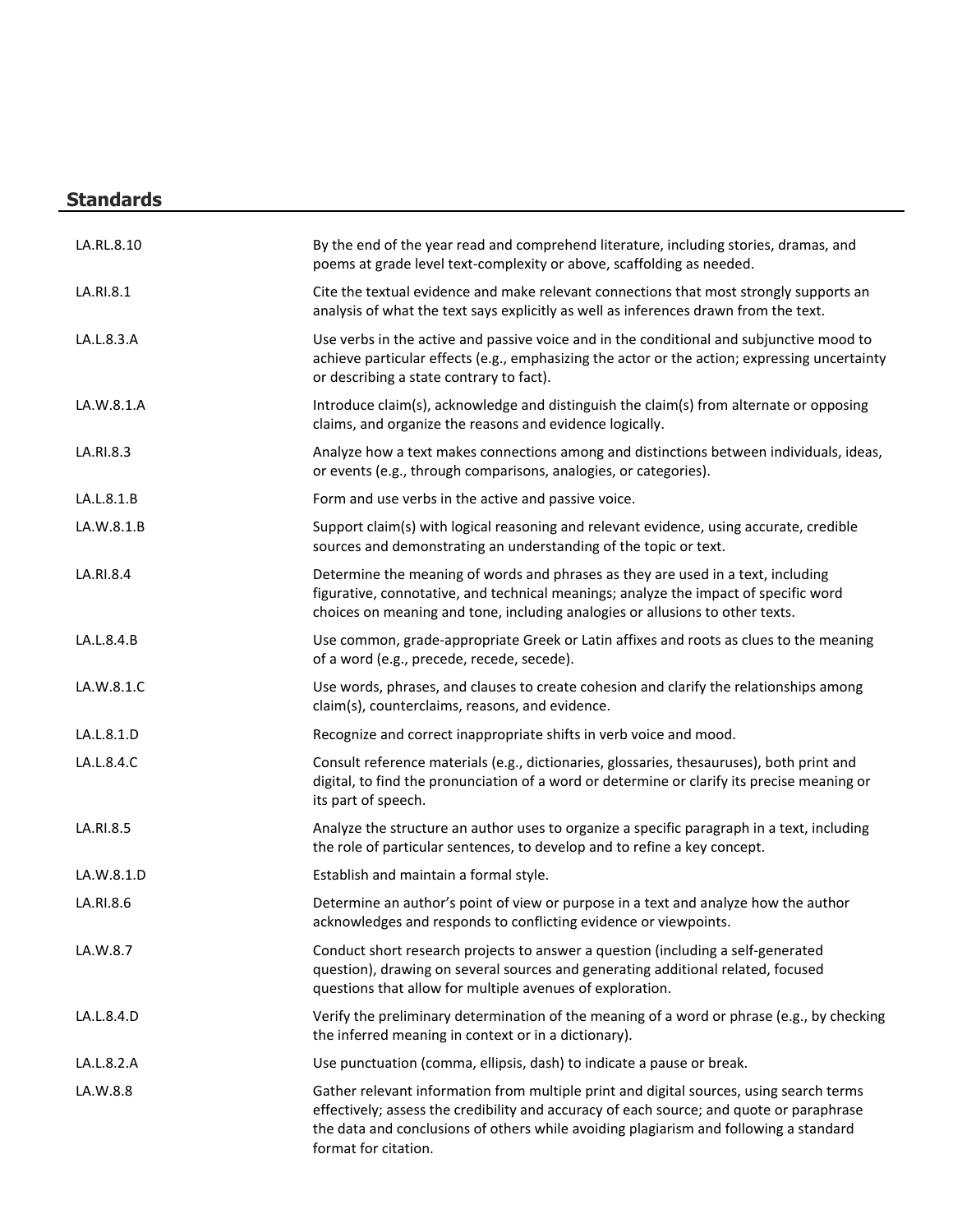| LA.L.8.2.B  | Use an ellipsis to indicate an omission.                                                                                                                                                                                                                                                                                              |
|-------------|---------------------------------------------------------------------------------------------------------------------------------------------------------------------------------------------------------------------------------------------------------------------------------------------------------------------------------------|
| LA.L.8.2.C  | Spell correctly.                                                                                                                                                                                                                                                                                                                      |
|             | Knowledge of Language                                                                                                                                                                                                                                                                                                                 |
| LA.L.8.5.A  | Interpret figures of speech (e.g., verbal irony, puns) in context.                                                                                                                                                                                                                                                                    |
| LA.W.8.9    | Draw evidence from literary or informational texts to support analysis, reflection, and<br>research.                                                                                                                                                                                                                                  |
| LA.8.L.8.3  | Use knowledge of language and its conventions when writing, speaking, reading, or<br>listening. Use verbs in the active and passive voice and in the conditional and subjunctive<br>mood to achieve particular effects (e.g., emphasizing the actor or the action; expressing<br>uncertainty or describing a state contrary to fact). |
| LA.L.8.5.B  | Use the relationship between particular words to better understand each of the words.                                                                                                                                                                                                                                                 |
| LA.L.8.5.C  | Distinguish among the connotations (associations) of words with similar denotations<br>(definitions) (e.g., bullheaded, willful, firm, persistent, resolute).                                                                                                                                                                         |
| LA.L.8.6    | Acquire and use accurately grade-appropriate general academic and domain-specific<br>words and phrases; gather vocabulary knowledge when considering a word or phrase<br>important to comprehension or expression.                                                                                                                    |
| LA.W.8.2.A  | Introduce a topic and organize ideas, concepts, and information, using text structures<br>(e.g., definition, classification, comparison/contrast, cause/effect, etc.) and text features<br>(e.g., headings, graphics, and multimedia).                                                                                                |
| LA.W.8.10   | Write routinely over extended time frames (time for research, reflection,<br>metacognition/self correction, and revision) and shorter time frames (a single sitting or a<br>day or two) for a range of discipline-specific tasks, purposes, and audiences.                                                                            |
| LA.W.8.2.B  | Develop the topic with relevant, well-chosen facts, definitions, concrete details,<br>quotations, or other information and examples.                                                                                                                                                                                                  |
| LA.L.8.4.A  | Use context (e.g., the overall meaning of a sentence or paragraph; a word's position or<br>function in a sentence) as a clue to the meaning of a word or phrase.                                                                                                                                                                      |
| LA.W.8.2.C  | Use appropriate and varied transitions to create cohesion and clarify the relationships<br>among ideas and concepts.                                                                                                                                                                                                                  |
| LA.W.8.1.E  | Provide a concluding statement or section that follows from and supports the argument<br>presented.                                                                                                                                                                                                                                   |
| LA.RI.8.10  | By the end of the year read and comprehend literary nonfiction at grade level text-<br>complexity or above, with scaffolding as needed.                                                                                                                                                                                               |
| LA.W.8.2.D  | Use precise language and domain-specific vocabulary to inform about or explain the topic.                                                                                                                                                                                                                                             |
| LA.W.8.2.E  | Establish and maintain a formal style/academic style, approach, and form.                                                                                                                                                                                                                                                             |
| LA.W.8.2.F  | Provide a concluding statement or section that follows from and supports the information<br>or explanation presented.                                                                                                                                                                                                                 |
| LA.RL.8.1   | Cite the textual evidence and make relevant connections that most strongly supports an<br>analysis of what the text says explicitly as well as inferences drawn from the text.                                                                                                                                                        |
| LA.RL.8.2   | Determine a theme or central idea of a text and analyze its development over the course<br>of the text, including its relationship to the characters, setting, and plot; provide an<br>objective summary of the text.                                                                                                                 |
| LA.SL.8.1.A | Come to discussions prepared, having read or researched material under study; explicitly<br>draw on that preparation by referring to evidence on the topic, text, or issue to probe and<br>reflect on ideas under discussion.                                                                                                         |
| LA.W.8.3.A  | Engage and orient the reader by establishing a context and point of view and introducing a<br>narrator and/or characters; organize an event sequence that unfolds naturally and<br>logically.                                                                                                                                         |